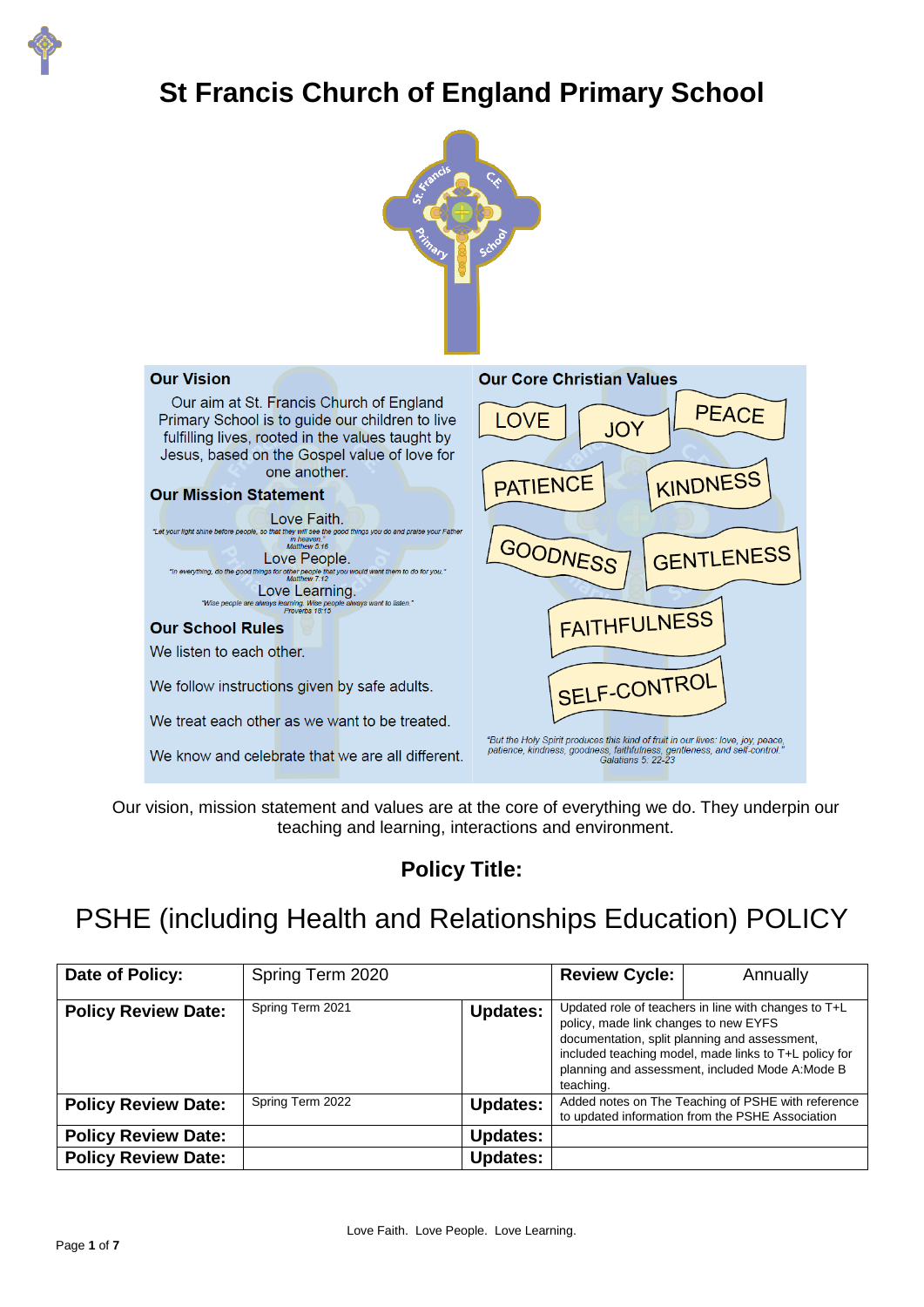**1) MODEL OF CURRICULUM**



# **2) SUBJECT VISION**

# Our Vision for PSHE, including Health and Relationship Education

Our children learn to show respect and kindness for themselves so that they are physically and mentally healthy. Through this awareness they are able to consider how best to act towards others in a range of situations that demonstrate love, joy, peace, patience, kindness, goodness, faithfulness, gentleness and self-control. This enables our children to build and sustain healthy and safe relationships within their families, friendships and wider communities. Our children are able to be aspirational regarding their future life decisions.

Children at St Francis CE Primary School...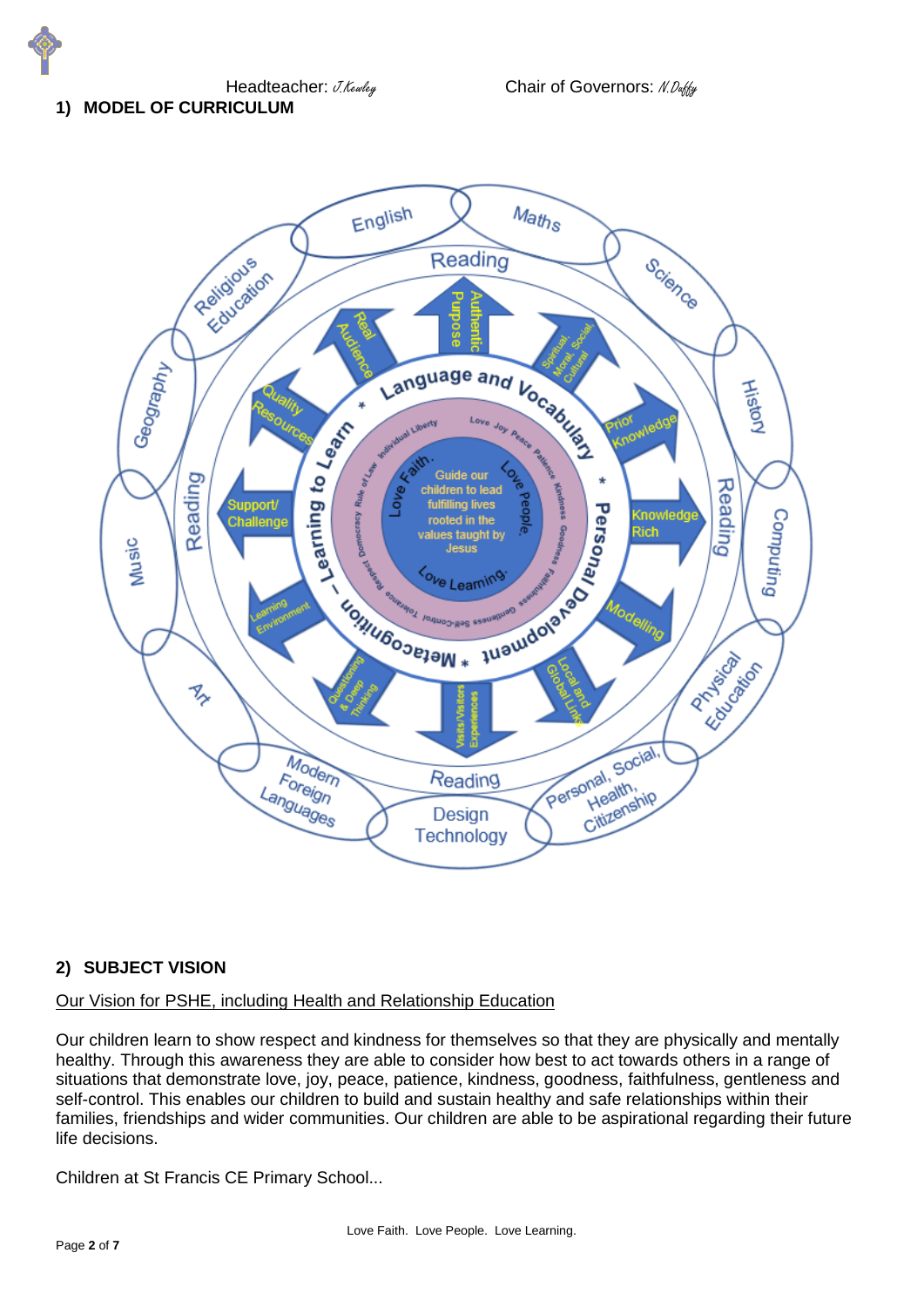reflect upon their own actions, choices, opinions, experiences, skills and strengths in order to develop a better understanding of themselves as individuals.

are interested in other people's ideas and experiences which may be different to theirs.

demonstrate ways of keeping themselves healthy and safe.

take a role in creating and maintaining healthy relationships.

develop an awareness of their present and future rights and responsibilities relating to school rules, British Values and Global Citizenship.

# **3) LEGAL FRAMEWORK**

This policy will have regard to the following statutory and non-statutory guidance within the primary national curriculum. Available at: [Primary National Curriculum](https://www.gov.uk/government/uploads/system/uploads/attachment_data/file/425601/PRIMARY_national_curriculum.pdf)

#### **4) ROLES AND RESPONSIBILITIES**

#### **4.1 Role of Subject Leader**

The Teaching and Learning Policy, page 3 – section 1.3 states:

- *'Subject Leaders will:* 
	- *Develop and review curriculum policies and schemes of work in collaboration with colleagues.*
	- *Ensure that all relevant required subject leadership paperwork is carried out, for example, subject action plan and leader reports.*
	- *Take accountability for the progress of children in their given subject.*
	- *Report on the effectiveness of the curriculum to the senior leadership team and the governing body.*
	- *Provide professional advice to the governors' curriculum sub-committee.*
	- *Ensure their Scheme of Work details the following: National Curriculum coverage, Objectives, Precise Knowledge, Vocabulary, Links to visits/visitors/experience, Map of prior learning, Links to SMSC, Christian values and mission statement.*
	- *Keep up-to-date through reading and attending relevant courses*
	- *Sharing subject knowledge and pedagogy amongst colleagues to distribute best practice across the school'*

# **4.2 Role of Class Teacher**

The Teaching and Learning Policy, page 3-4 – section 1.4 states: *'Teachers will:*

- *Teach using the instructional and pupil culture routine to echo the learning science the teaching and learning is based upon.*
- *Have strong formative assessment within lessons that drives their instruction to ensure children's learning needs are met.*
- *Hold the mindset of 'No-opt Out'; ensure 100% compliance and utilise routines to ensure high engagement in learning from all children, irrespective of ability*
- *Utilise mixed ability or flexible groups to meet need.*
- *Be reflective practitioners.*
- *Take on board all training opportunities provided by changing and adapting teaching pedagogy.*
- *Accurately monitor and evaluate their teaching against the national teaching standards and their appraisal targets.*
- *Seek professional dialogue and constructive criticism from senior leaders, teaching colleagues or subject leaders.*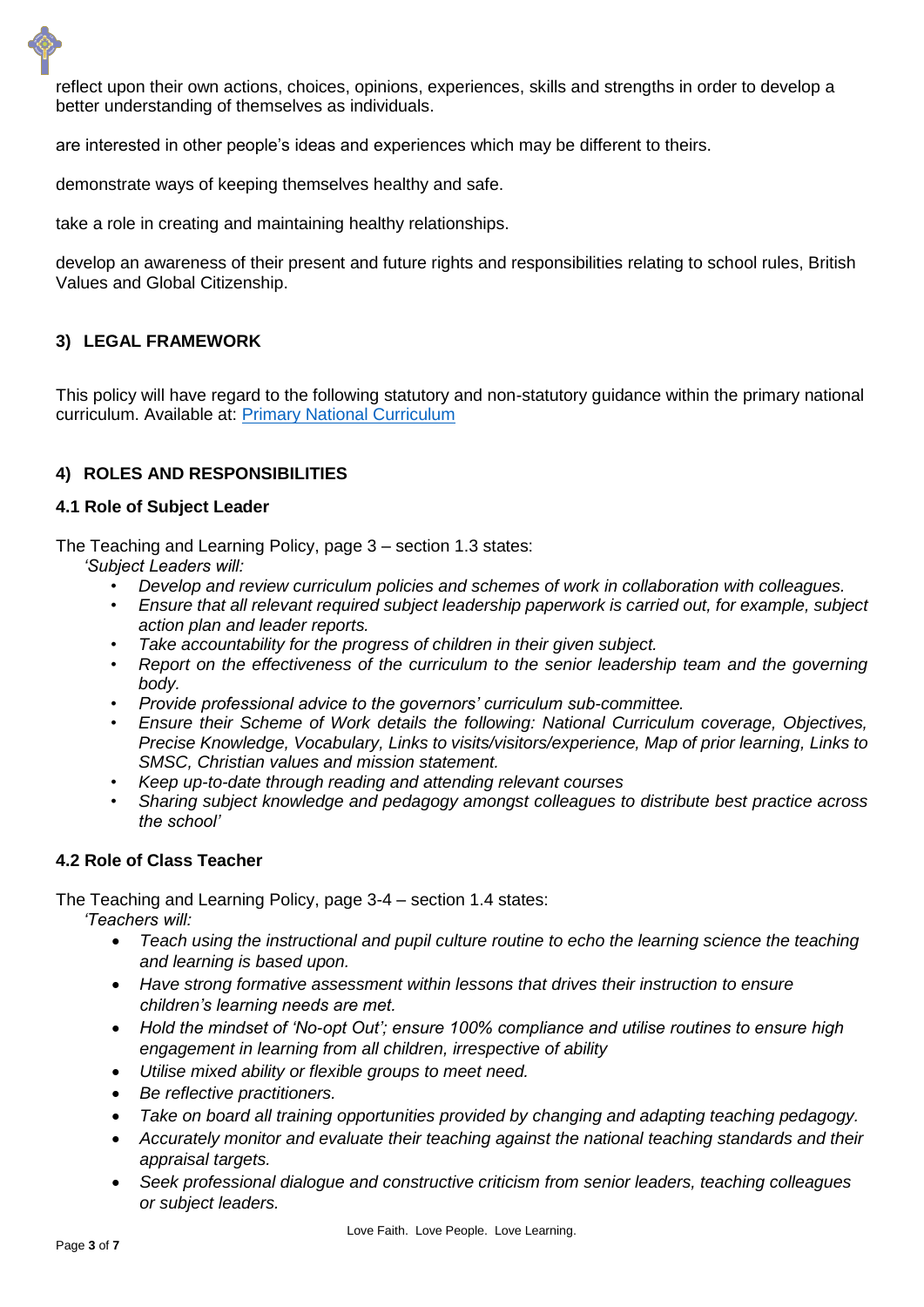

- *Review and evaluate their planning regularly to ensure it meets with subject consistencies laid out in subject policy and the staff handbook.*
- *Set appropriate and challenging targets for pupils based on ability.*
- *Collaborate with colleagues to moderate pupil achievement.*
- *Involve parents and other professionals in the learning process.*
- *Complete all relevant assessment data required through the assessment cycle.*
- *Promote a growth mindset for the children, utilising metacognitive research.*
- *Consider the welfare and safety of children and act within the safeguarding policy as we believe effective learners have to be safe learners.*
- *Provide a challenging and stimulating curriculum, designed to encourage all children to reach the highest standards of achievement*
- *Ensure that their lessons develop children's deeper thinking and use strategies to support the transference of knowledge to the long-term memory*
- *Be excellent role models, punctual, well prepared and organised.*
- *Have a positive attitude to change and the development of their own expertise.*
- *Ensure that their teaching promotes the love of learning through the use of a range of strategies, including visits, visitors and experiences.*
- *Manage behaviour consistently through the school's behaviour policy*

# **5) EYFS PROVISION**

ELG 3. Self-Regulation: Show an understanding of their own feelings and those of others, and begin to regulate their behaviour accordingly. Set and work towards simple goals, being able to wait for what they want and control their immediate impulses when appropriate. Give focused attention to what the teacher says, responding appropriately even when engaged in activity, and show an ability to follow instructions involving several ideas or actions.

ELG 4. Managing Self: Be confident to try new activities and show independence, resilience and perseverance in the face of challenge. Explain the reasons for rules, know right from wrong and try to behave accordingly. Manage their own basic hygiene and personal needs, including dressing, going to the toilet and understanding the importance of healthy food choices.

ELG 5. Building Relationships: Work and play cooperatively and take turns with others. Form positive attachments to adults and friendships with peers. Show sensitivity to their own and to others' needs.

The EYFS statutory framework can be found at: **EYFS Statutory Framework** The EYFS non-statutory Development Matters guidance can be found at: [Development Matters](https://assets.publishing.service.gov.uk/government/uploads/system/uploads/attachment_data/file/1004234/Development_Matters_Non-statutory_Curriculum_Guidance_Revised_July_2021.pdf)

#### **6) THE NATIONAL CURRICULUM**

The teaching of the curriculum for the named subject links directly and ensures appropriate coverage of the Primary National Curriculum.

The Primary National Curriculum can be found at: [Primary National Curriculum](https://www.gov.uk/government/uploads/system/uploads/attachment_data/file/425601/PRIMARY_national_curriculum.pdf)

#### **7) OUR TEACHING MODEL**

Our teaching and learning is based upon research around how learning works. This is the foundation as to how we teach at St. Francis CEP School.

#### *Tom Sherrington – Rosenshine's Principles in Action*

A simple model for how memory works is based on the concept of building schemata in our long-term memory, as follows: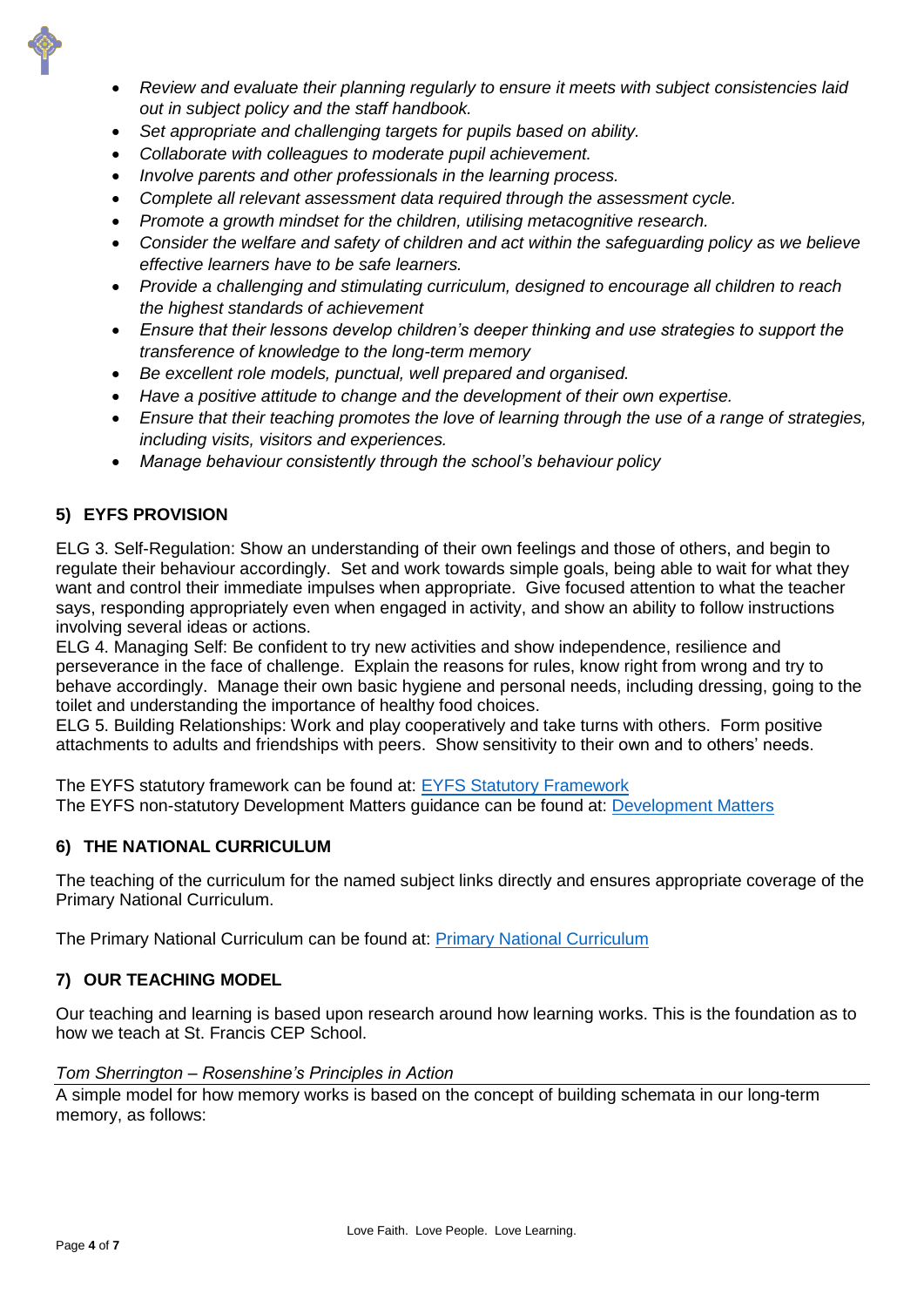

See section 4 of our Teaching and Learning Policy for more information as to how we teach to support this model. Our Teaching and Learning Policy can be found [here.](https://www.theschoolbus.net/compliancemanager/public/teaching-and-learning-policy/72469990-a17e-45db-84f4-7cbea92b1738/22619)

# **7.1 The teaching of PSHE**

Creating a safe learning environment is key, so Ground Rules are established before PSHE teaching commences and referred to regularly. Similar themes are taught in different classes and pupils are taught to reflect on their current experiences and think back to what they knew or how they felt when they were younger. A variety of teaching and learning methods are used to help pupils relate their learning to their own lives, such as group debate, role play, use of puppets, interviewing or mind mapping. Resources and teaching methods are chosen to match the lesson content - some PSHE lessons are factual whilst others are based on opinions and others deal with sensitive or complex issues. Pupils starting points are assessed at the beginning of a unit to ensure that teaching is pitched correctly and can move learning on. The teaching of PSHE provides personal development for pupils, helping them understand themselves and others and learn how to put school rules and values into practice. PSHE skills are developed throughout the school day and within everyday activities as well as in specific lessons.

#### **8) PLANNING**

Planning of the subject has been completed to ensure progression in knowledge as the children move through the school. The Long-term plan for this subject area can be found on our curriculum section of our website: [Curriculum Section of Website](https://www.stfranciscep.co.uk/page/curriculum/83640)

The detail of content, including precise knowledge has been set for each year group as outlined in the Long-Term Plan. It is the role of the class teacher to place this into short-term planning to cover in their classes.

The teaching and learning policy demands that teachers plan the outlined content taking consideration of the following:

- Cognitive load
- Learning organisation
- Learning progression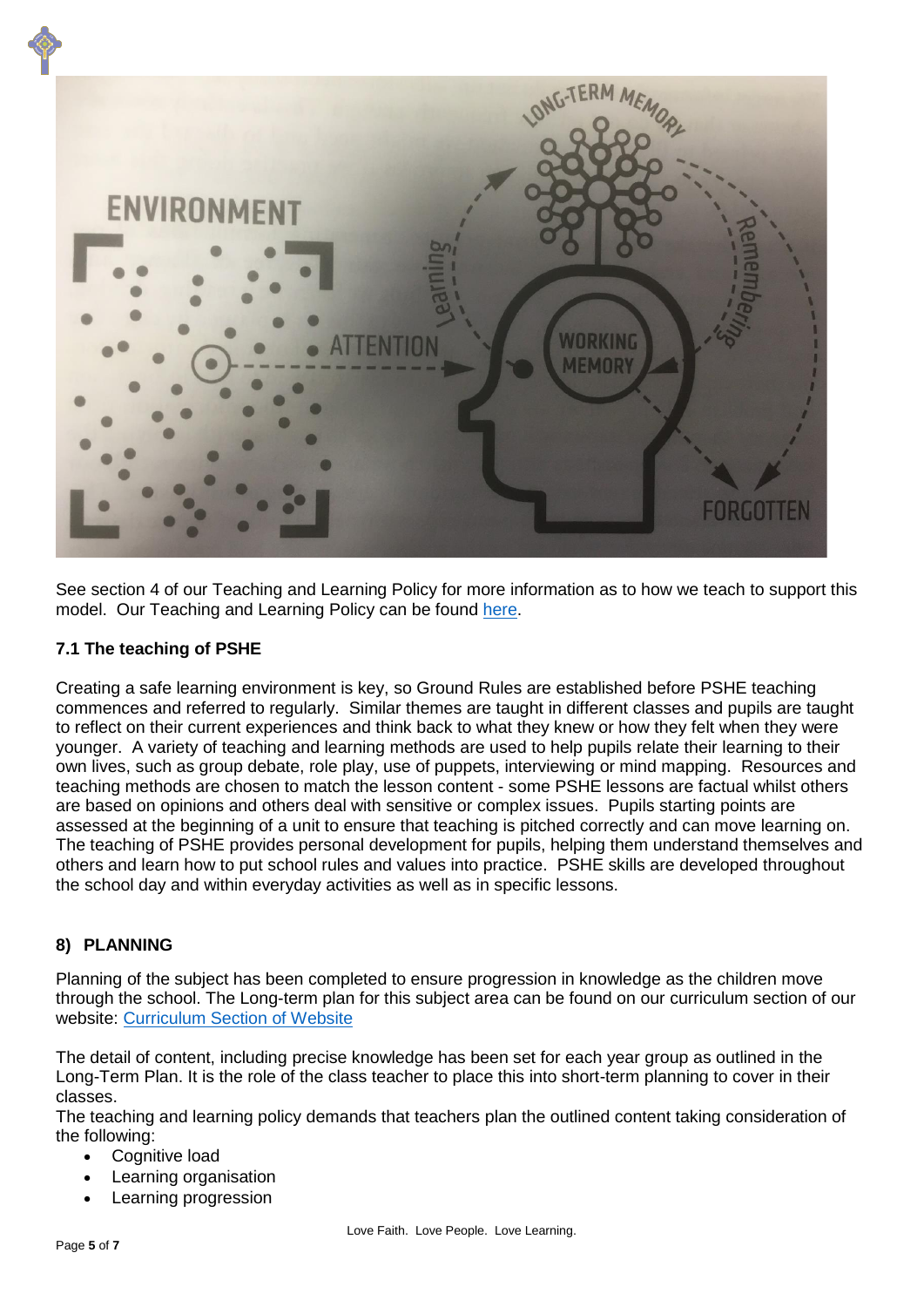

- Learning steps
- Sequential retrieval practice
- Mode A:Mode B Teaching

The Teaching and Learning Policy, section 5.8 (page 11), defines Mode A:Mode B teaching as:

*During the planning process, the teacher will identify which type of teaching is required.*

#### *Mode A:*

*Every teacher needs to be able to deliver high-quality instructional teaching. This is Mode A. Explaining, Modelling, Questioning, Checking for Understanding, Guiding Practice. This is identifying when content requires explicit instruction.*

#### *Mode B:*

*Mode B teaching usually involves content that would benefit from a child-led, curious and inquisitive approach, for example, a science experiment. "I have put some resources on your table, explore and come up with some statements and/or questions to share"*

*Teachers will use instructional routines throughout Mode B teaching.*

*Unlike Mode A teaching, which will be a daily default, Mode B elements can be woven into the curriculum at varying frequencies. Some elements might be daily, some weekly or monthly, some might happen once per unit of learning or just once a year. Mode B elements offer a depth and richness that supplements the staple diet of Mode A. There are no hard and fast rules and whole lessons could easily be devoted entirely to one mode or the other.*

Section five of the teaching and learning policy sets out the processes of planning in our school.

Our Teaching and Learning Policy can be found [here.](https://www.theschoolbus.net/compliancemanager/public/teaching-and-learning-policy/72469990-a17e-45db-84f4-7cbea92b1738/22619)

#### **9) ASSESSMENT**

PSHE education covers issues which affect all children differently and for which children have their own starting points. As such, teachers carry out a baseline assessment before teaching something new. At the end of the lesson or series of lessons, pupils are given opportunities to demonstrate progress from their own starting point. Pupils are encouraged to reflect upon their own learning. This form of assessment fits with the Long Cycle of Formative Assessment as outlined in our Teaching and Learning Policy.

Section six of the teaching and learning policy sets out the processes of assessment in our school.

Our Teaching and Learning Policy can be found [here.](https://www.theschoolbus.net/compliancemanager/public/teaching-and-learning-policy/72469990-a17e-45db-84f4-7cbea92b1738/22619)

#### **10) SPIRITUAL, MORAL, SOCIAL AND CULTURAL (SMSC) DEVELOPMENT**

Definition of SMSC:

**Spiritual** 

Explore beliefs and experience; respect faiths, feelings and values; enjoy learning about oneself, others and the surrounding world; use imagination and creativity; reflect.

#### Moral

Recognise right and wrong; respect the law; understand consequences; investigate moral and ethical issues; offer reasoned views.

#### **Social**

Use a range of social skills; participate in the local community; appreciate diverse viewpoints; participate, volunteer and cooperate; resolve conflict; engage with the 'British values' of democracy, the rule of law, liberty, respect and tolerance.